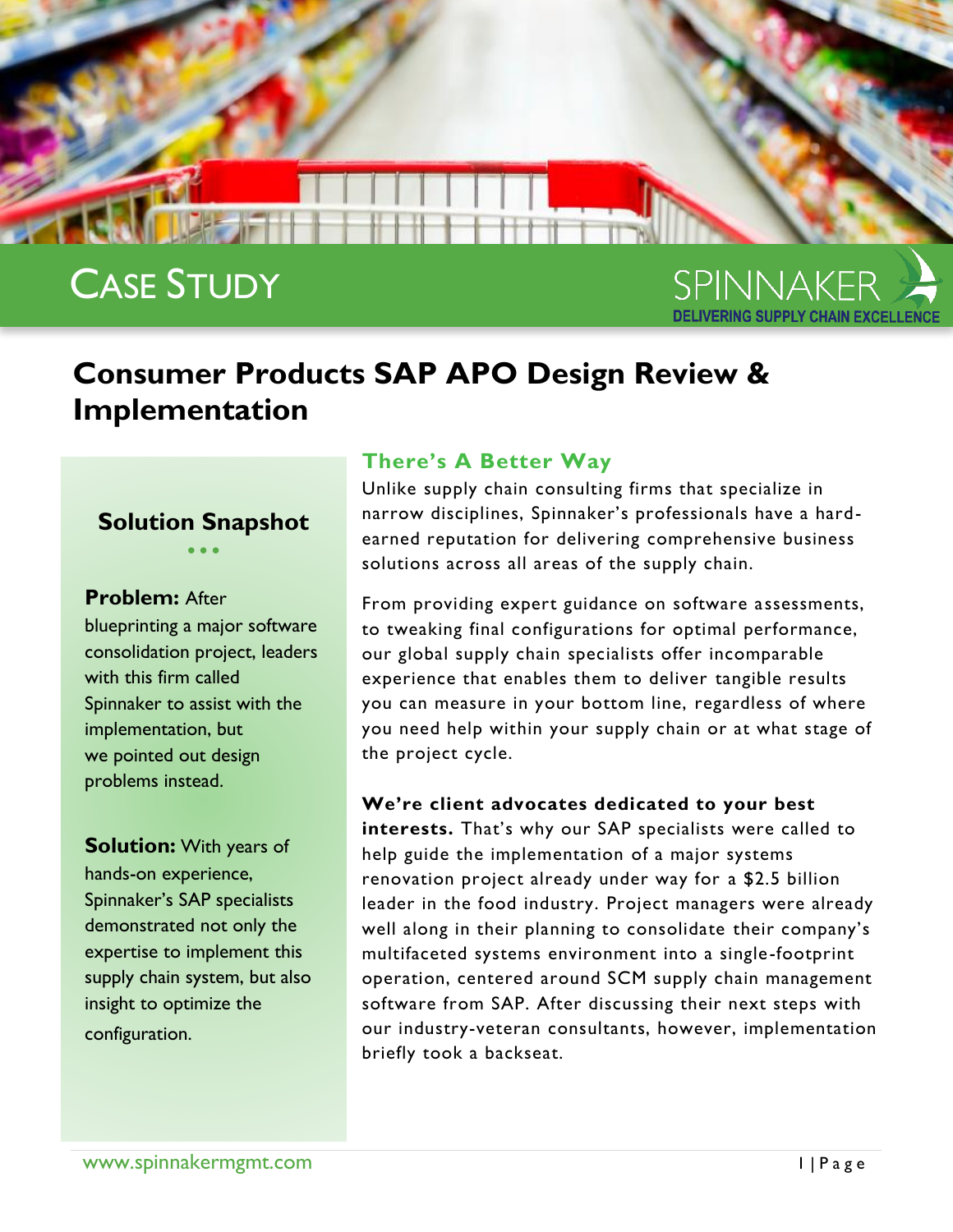# **Changing Horses Midstream – At a Gallop**

Although the blueprinting phase for this project had been ongoing for several months, under the auspices of a third-party provider, and plans for implementation were already in place and on schedule, client stakeholders nonetheless wisely took notice when Spinnaker consultants pointed out flaws in the blueprint and recommended improvements.

Based on extensive hands-on experience gained from previous SAP installations, our consultants identified multiple opportunities for improving the design. Moreover, by presenting sound justification for their findings, Spinnaker helped drive the business case for change. We not only ensured a smoother implementation, we also helped head off problems that would otherwise have cropped up down the road, when corrective measures would have been more expensive — and more painful — to deploy.

### **Hands-On Insight Makes a World of Difference**

For this project, our client needed two modules of the SAP Advanced Planning and Optimization suite: Demand Planning and Supply Network Planning, along with an interface to the core ERP suite, SAP R/3. By any measure, this was a straightforward project, but by leveraging their vast experience, our consultants provided exceptional value. Here's how:

First, we set up the DP module to perform univariate forecasting, using a variety of strategies and models to optimize forecast results. We also configured key alerts, enabling demand planners to manage issues by exception rather than as a matter of course, thereby improving workflow. We also designed macros to automate as much planning activity as practical.

Following a series of interactive revisions — to ensure we'd achieved a consensus regarding forecast integrity — we turned our focus toward SNP. Following heuristic analysis of the net forecast, contrasted with existing inventory and sales orders, we configured the SNP module to determine optimal manufacturing requirements. We then linked the APO planning solution to the core R/3 execution system via integration models through the Core Interface (CIF), which was set up as a two-way pipeline — to send order information and master data from R/3 to APO, and to send manufacturing requirements from APO back to R/3.

Besides interleaving deep process insights with all this technology -based "heavy lifting, "our consultants also leveraged their leading -edge knowledge of emerging SAP advances to take advantage of many new features and enhancements offered by the SCM/APO release.

## **Pay It Forward**

Before the official go-live date, Spinnaker specialists also developed and delivered highly customized training programs, designed to transfer core knowledge about the new processes and technologies we deployed. With only a narrow window for development,